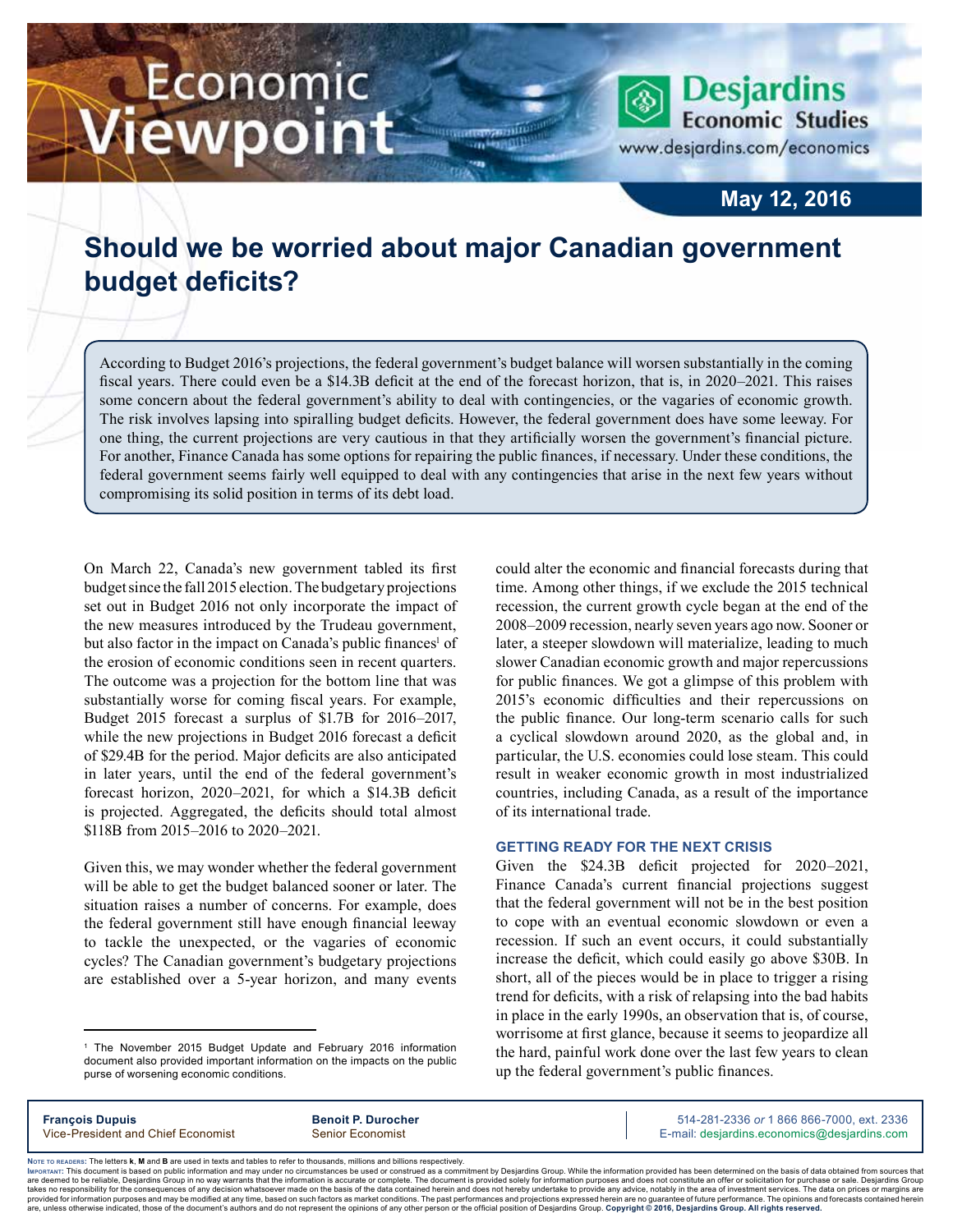**Desjardins Economic Studies** 

> However, some factors suggest that the federal government showed great caution in developing its financial projections. As a result, the budget deficits will likely be much smaller than forecast in the next few years.

> For one thing, Finance Canada's projected budget deficits include a cushion of \$6B per year; the cushion comes deducting \$40B from the nominal GDP numbers projected by private sector forecasters. This new padding is twice the leeway the Canadian government has used in the last few years. If the padding remains unused, as often happens, the deficits could be much smaller. For example, the 2020–2021 deficit could drop to \$8.3B. This doesn't mean that these types of adjustments for risk should not be made. Given the many uncertainties, it is important to acquire some leeway. On the other hand, we must be aware that this move artificially swells the forecast deficits.

> For another thing, although Canada's economic situation is still very uncertain, especially with the forest fires in Alberta, the change in the situation since the beginning of 2016 is encouraging in some regards. Thus, the latest consensus forecast suggests that Canada's real GDP growth could be 1.7% in 2016 while the projection was just 1.4% in the last budget. The difference could not only result in a lower deficit for this year, but also for later years, due to recurring effects.

> The preliminary numbers for fiscal 2015–2016 also speak eloquently to this matter. According to Finance Canada, the cumulative results from April 2015 to February 2016 include a \$7.5B surplus. March should record a substantial deficit given the high charges posted that month, some year-end adjustments, and the costs of the veteran benefit measures announced in Budget 2016. That being said, March would have to end with a deficit of about \$13B to reach the target, a budget balance of -\$5.2B for fiscal 2015–2016. A deficit that large for a single month has never been seen since the historical data started in 1985 (graph 1). Under these conditions, fiscal 2015–2016 could, finally, end close to budgetary balance. This would then change the starting point for later years, which could, accordingly, post smaller deficits.

> The Parliamentary Budget Officer (PBO) seems to be of this opinion, as well. In an analysis released April  $19<sub>z</sub>$ <sup>2</sup> he indicates that "the Budget 2016 planning assumption for nominal GDP in 2016 and 2017 is excessive." Also,



"other factors include economic data that has exceeded expectations in the February survey of private sector economists and higher expected revenues from Crown corporations." According to the PBO's estimates, budgetary deficits could be much smaller than anticipated between 2015–2016 and 2020–2021. For example, the deficit for fiscal 2016–2017 could be just \$20.5B, \$8.9B less than projected by Finance Canada. Even if the difference declines slowly after that, the combined difference could be \$28.5B by March 31, 2021, giving the federal government substantial leeway.

If we consider all of these factors, it is clear that the federal government could achieve budgetary balance by 2020–2021, a fact that eases many fears in this area. Moreover, we must not forget that the federal government has some other tools with which to confront potential difficulties and replenish the public purse, if needed.

Among other things, the government could reverse some of the tax relief provided in the last few years once economic conditions have improved enough. For example, the goods and services tax (GST) was lowered twice in the last few years, going from 7% to 6% on June 30, 2006, and from 6% to 5% on January 1, 2008. In a statement released in the fall of 2007, the federal government had put the cost of the cuts at nearly \$15B a year. Reversing the cuts would put substantial funds in government coffers. Many analysts think that a potential sales tax increase would be the way to go, as it is more efficient than raising income tax.

The government could also opt to maintain somewhat of a deficit, even if doing so takes it further into debt. Note that the relative size of the federal government's debt, as shown by the debt-to-GDP ratio, has declined substantially in recent years (graph 2 on page 3). Thanks to the decrease, the debt load carried by Canadian public administrations compares favourably to that of most industrialized nations.

<sup>&</sup>lt;sup>2</sup> Office of the Parliamentary Budget Officer, "Economic and Fiscal Outlook – April 2016", *Economy*, April 19, 2016, [www.pbo-dpb.gc.ca/](http://www.pbo-dpb.gc.ca/web/default/files/Documents/Reports/2016/EFO%20April%202016/EFO_April_2016_EN.pdf) [web/default/files/Documents/Reports/2016/EFO%20April%202016/](http://www.pbo-dpb.gc.ca/web/default/files/Documents/Reports/2016/EFO%20April%202016/EFO_April_2016_EN.pdf) [EFO\\_April\\_2016\\_EN.pdf](http://www.pbo-dpb.gc.ca/web/default/files/Documents/Reports/2016/EFO%20April%202016/EFO_April_2016_EN.pdf).